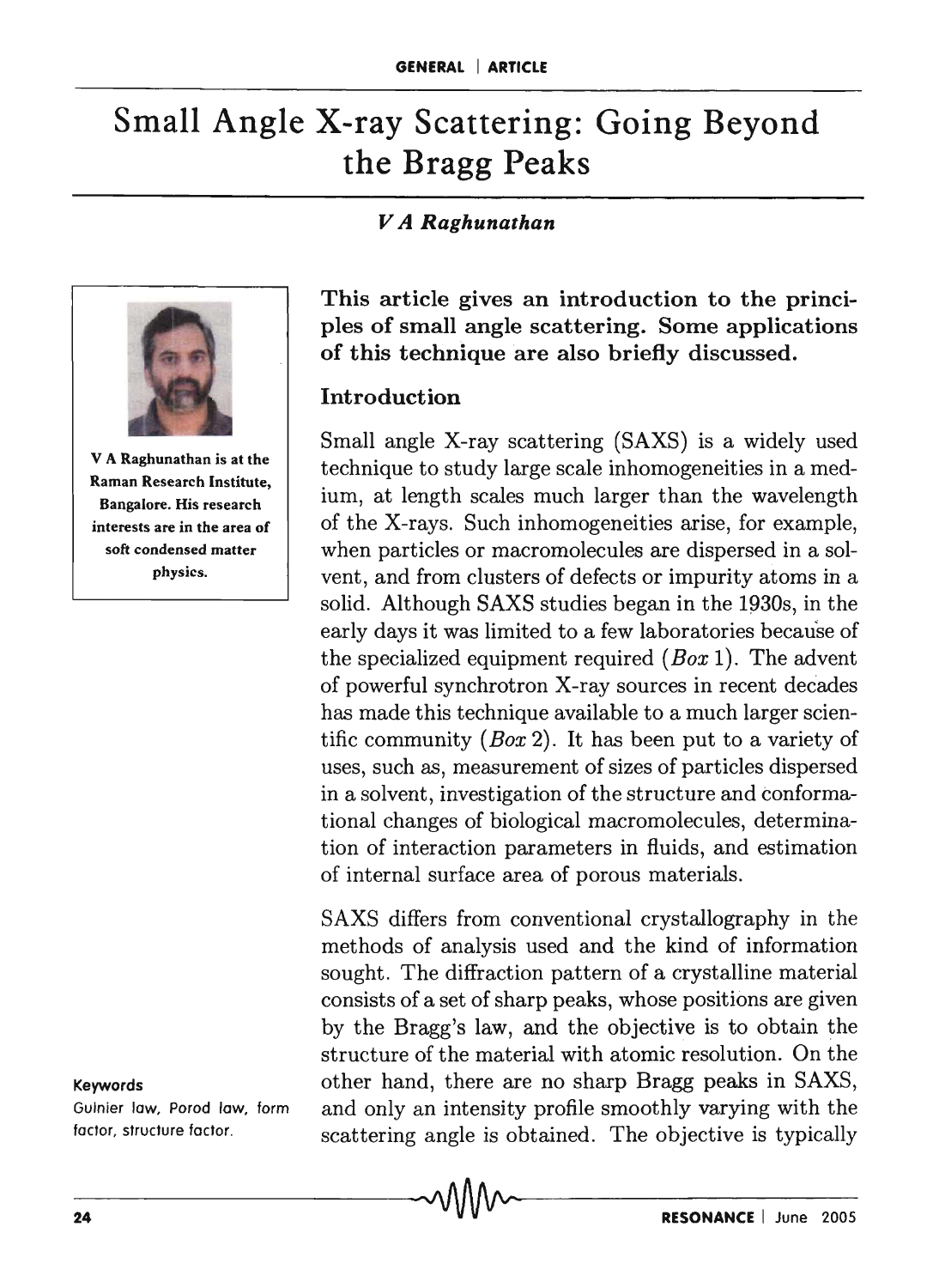#### Box 1. The Kratky Camera

Specialized equipment is required to study SAXS, where the incident X-ray beam is very narrow and sharp. This results in very low X-ray intensities and hence data have to be collected over a long time, typically many hours with a laboratory source. The simplest setup consists of two or three sets of slits to collimate the X-ray beam. In the widely used Kratky camera the collimation is achieved with metal blocks, which results in a narrow beam with an asymmetric intensity profile. On one side the intensity drops down sharply and data can be collected at very small angles (of the order of 0.02°) close to the main beam.



Figure A. Schematic of the Kratky camera. S is the source of X-rays, and B1, 82, 83 are the metal blocks. Note the asymmetric intensity profile of the beam (I) at the detector plane (D).

to get the size and shape of the inhomogeneities in the material at length scales much larger than the X-ray wavelength, and in some cases to determine their fiuidlike organization.

In order to understand the origin of small angle scattering let us consider scattering from a particle of radius R. X-rays are scattered by the electrons in the particle. In the forward direction all of them scatter in phase, resulting in maximum intensity *(Figure* 1). As we move to larger scattering angles  $(2\theta)$  there is some degree of



Figure 1. Scattering of a plane wave by a collection of point scatterers.  $\vec{\bm{k}}_n$  and *k* are the wavevectors of the incident and scattered waves, respectively.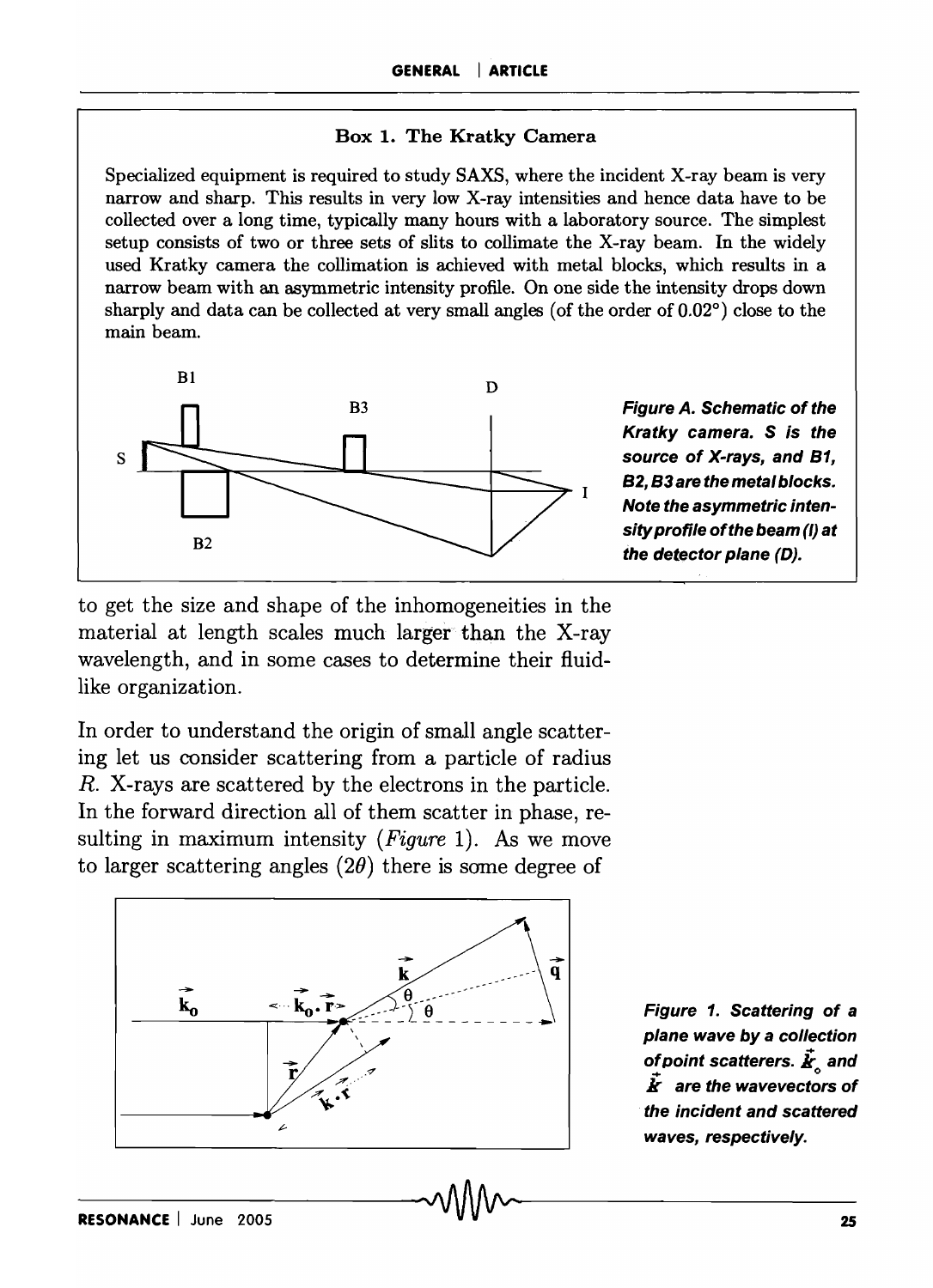#### Box 2. Synchrotron X-ray Sources

Early synchrotron sources were particle accelerators built by high energy physicists, where the synchrotron radiation was an unwanted byproduct. Later ones were constructed exclusively as sources of radiation. They are based on the principle that an accelerated charged particle, such as an electron, emits radiation. In a synchrotron, electrons or positrons are made to circulate at relativistic speeds in a storage ring, whose diameter is typically of the order of 100 m, by using a series of so-called bending magnets. This ring contains some straight segments where an insertion device, such as undulator, is placed. The undulator consists of an array of magnets, which forces the particles to execute small amplitude oscillations in the horizontal plane, which produces the intense beam of radiation. A monochromator is used to select radiation of a particular wavelength, which is then focused on the sample. Latest generation of synchrotrons produce very intense pulsed beams of X-rays, which are about  $10^{12}$  times more brilliant than the ones obtained with laboratory sources.



destructive interference between the waves scattered from different points in the particle and the intensity decreases. We would expect the intensity to be very small when the path difference between the waves scattered from the two extreme points in the particle is of the order of the wavelength  $\lambda$ . This would happen at an angle  $2\theta \sim \lambda/R$ . Therefore, it is clear that small angle scattering occurs for particles whose size is very much larger than the wavelength. However, if it is extremely large, the scattering is confined to exceedingly small angles and will not be accessible experimentally. Typical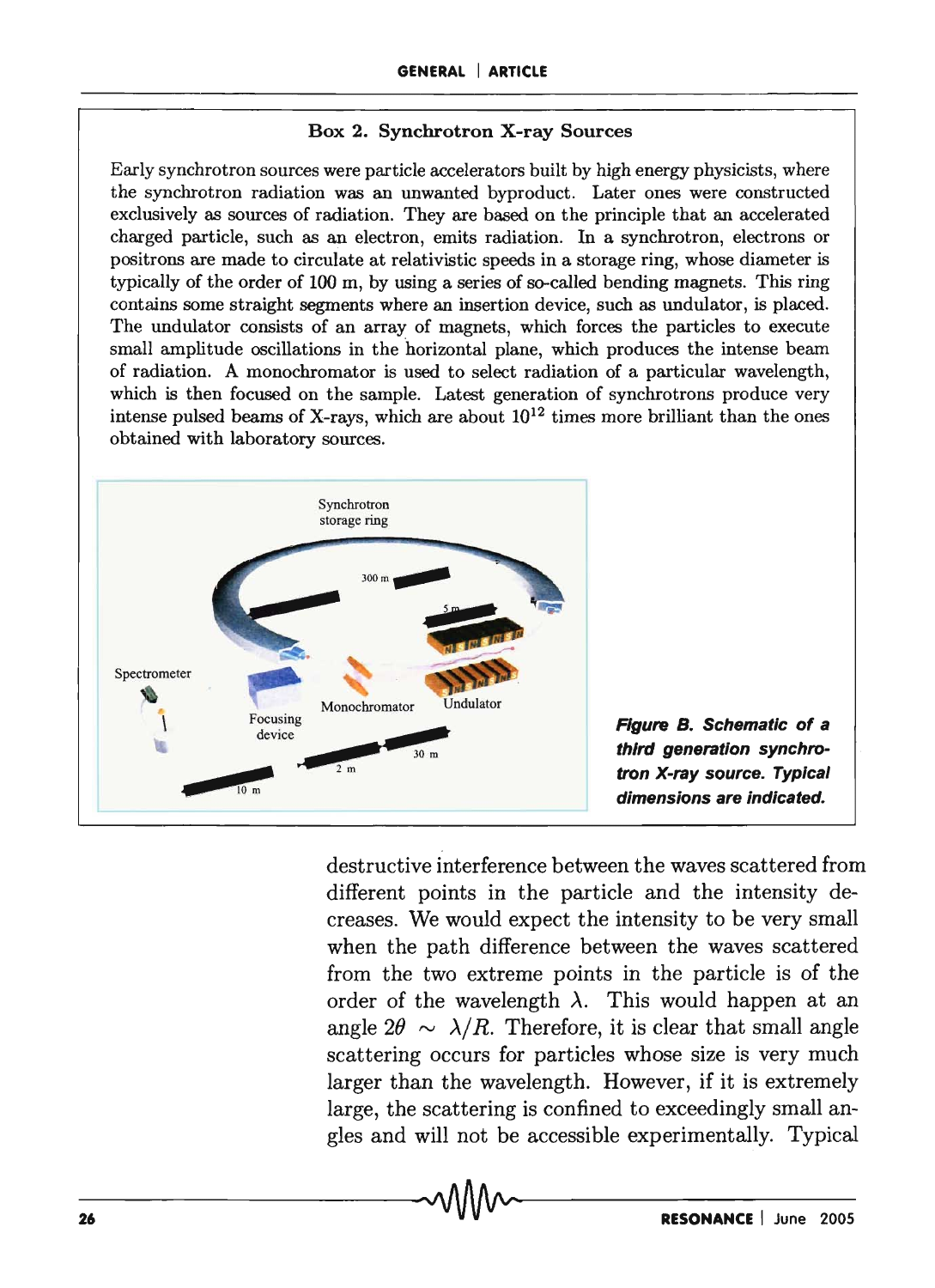length scales probed with SAXS are in the 1-100 nm range, using X-rays of wavelength of the order of 0.1 nm. From the above relation it would appear advantageous to use X-rays of very high wavelength, but their much higher absorption by matter makes them unsuitable.

Since X-rays are scattered by the electrons in a material, the scattered intensity depends on its electron density  $\rho(\vec{r})$ , which gives the number of electrons per unit volume at each point in the material.  $\rho(\vec{r})$  is a spatially varying function at length scales comparable to interatomic separations, reflecting the atomic structure of the material. However, in SAXS we are interested in much larger length scales and these short length scale fluctuations in  $\rho(\vec{r})$  are irrelevant, and we can take it to be a smooth function of *r.* The amplitude of the scattered wave is then proportional to the Fourier transform of  $\rho(\vec{r})$  (see *Box* 3), i.e.,

Small angle X-ray scatteering is produced by inhomogeneities in the electron density of a material at length scales much larger than the X-ray wavelength.

#### Box 3. Scattering by a Collection of Particles

Consider a plane electromagnetic wave,  $\phi_i = \phi_o \exp(i\vec{k_o} \cdot \vec{r})$  incident on a point scatterer placed at the origin *(Figure* 1). The scattered radiation is spherically symmetric and its amplitude at the observation point *R* is given by  $\phi_s = (\phi_o a/R) exp(ikR)$ , where *a* is the scattering strength of the point scatterer. If the point is at a distance  $\vec{r}$  from the origin a phase difference of  $(k - k_o) \cdot \vec{r}$  has to be introduced, and the amplitude of the scattered wave is  $\phi_s = (\phi_o \ a/R) \ exp(ikR) exp(-i\vec{q}\cdot\vec{r})$ , where  $q = \vec{k} - \vec{k_o}$  is the scattering vector. If there are N scatterers at positions  $\vec{r_i}$  (i=1,2,..N) the total scattered amplitude is

$$
\phi_s = (\phi_o \ a/R) \ exp(ikR) \sum_{i=1}^{N} \exp(-i\vec{q} \cdot \vec{r_i}). \tag{1}
$$

If we want to treat the scattering medium as a continuum, instead of a collection of distinct point scatterers, we can introduce the density function  $\rho(\vec{r}) = \sum \delta(\vec{r} - \vec{r}_i)$ , which consists of delta functions at the positions of the scatterers. Then the scattered amplitude can be written as the Fourier transform of the density function

$$
\phi_s = K \int_{-\infty}^{\infty} \rho(\vec{r}) exp(-i\vec{q} \cdot \vec{r}) d\vec{r}, \qquad (2)
$$

where  $K = (\phi_o \ a/R) exp(ikR)$ .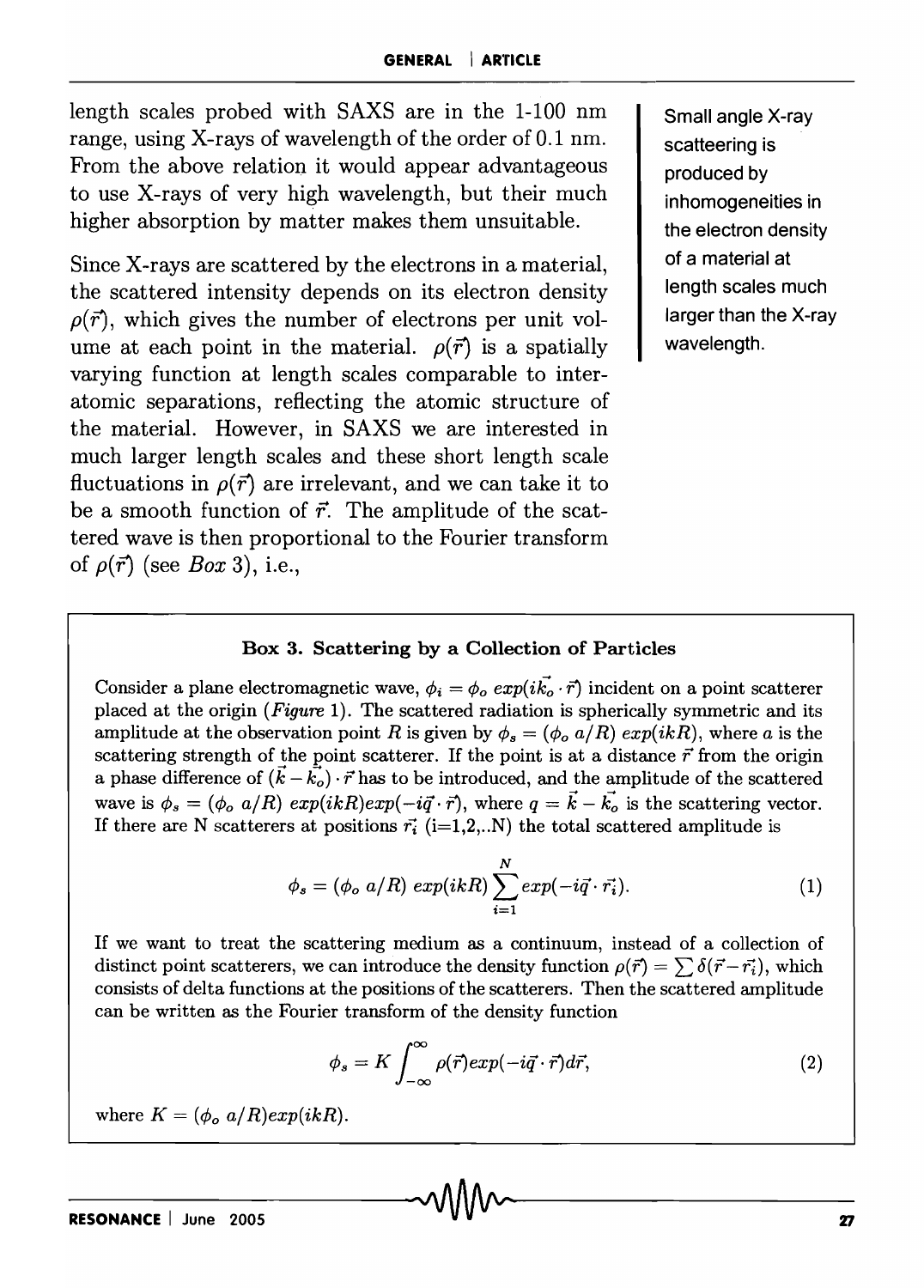$$
A(\vec{q}) = K \int_{-\infty}^{\infty} \rho(\vec{r}) \exp(-i\vec{q} \cdot \vec{r}) d\vec{r}, \qquad (1)
$$

where the scattering vector  $\vec{q} = \vec{k} - \vec{k_o}$ ,  $\vec{k_o}$  and  $\vec{k}$  being the wavevectors of the incident and scattered waves, respectively. K is a q-independent factor depending on the details of the experimental set-up. The scattering is elastic, so that  $|\vec{k}| = |\vec{k}_{o}|$ . In terms of the scattering angle 2 $\theta$  (the angle between  $\vec{k}$  and  $\vec{k_0}$ ) the magnitude of  $\vec{q}$  is given by  $q = (4\pi/\lambda)sin\theta$ . In principle, if we know  $A(\vec{q})$ , which is in general a complex function, we can obtain  $\rho(\vec{r})$  by inverting the above relation, and thus get the structure of the material. However, the intensity of the scattered wave  $I(\vec{q}) = |A(\vec{q})|^2$ , and hence only the magnitude of A can be obtained from the experiment. Therefore, the phase information that is lost has to be restored in some way before the structure can be determined. In SAXS studies this problem is often circumvented by using a model for  $\rho(\vec{r})$  with a few adjustable parameters that describe the unknown features of the system. The scattered intensity is calculated from the model using (1) and the values of the model parameters are adjusted to get the best fit with the observed intensity. If a good fit can be obtained the model can be taken to be a fairly accurate representation of the electron density of the material.

# Scattering by a Particle

Let us now discuss SAXS by taking a simple example of a colloidal particle of uniform electron density  $\rho_o$ , suspended in a solvent of electron density  $\rho_s$ . For a spherical particle of radius *R* the electron density can be written as

$$
o(r) = \rho_o, \quad r < R \tag{2}
$$
\n
$$
= 0, \quad r > R.
$$

The internal structure of the particles leads to diffraction peaks (sharp or broad, depending on whether it is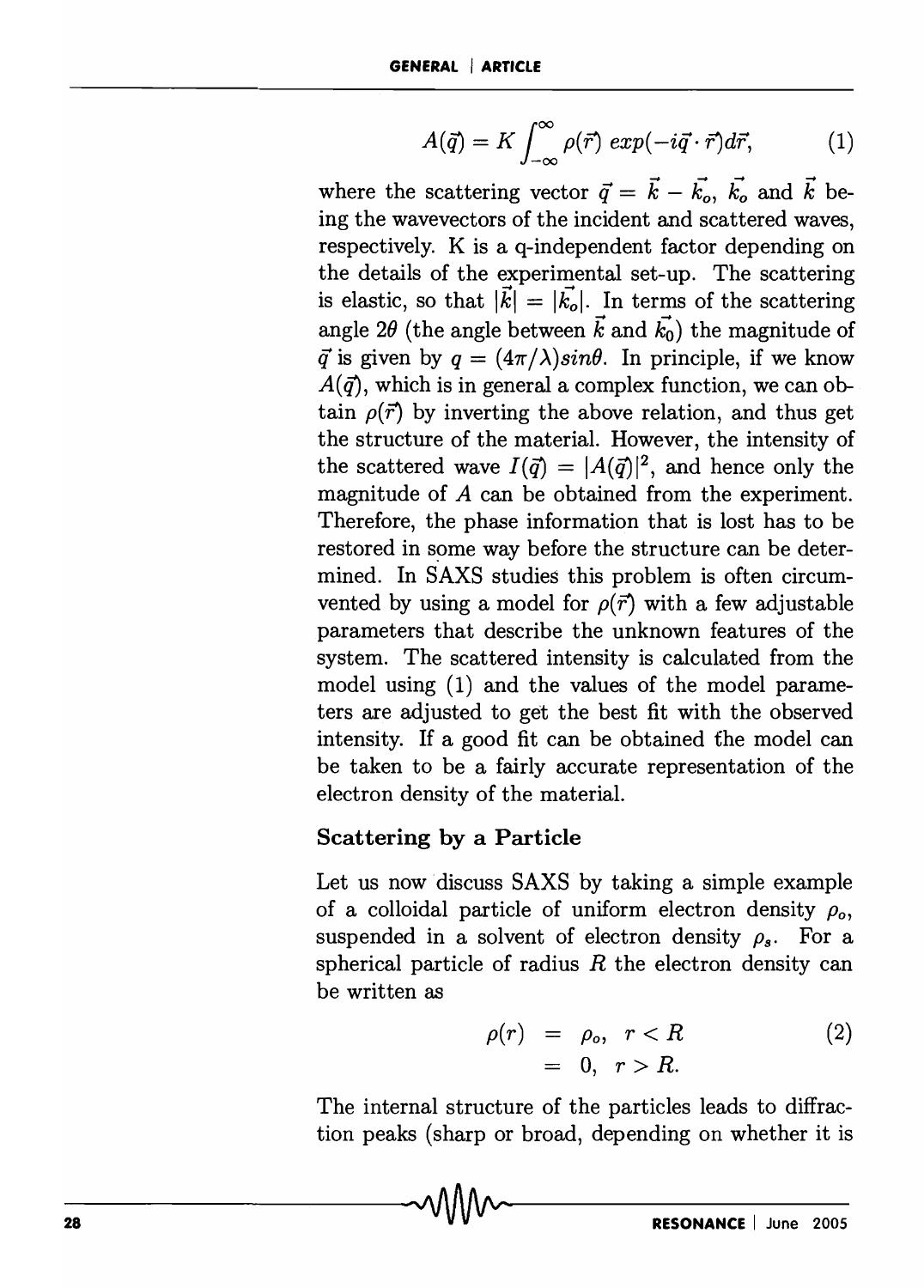crystalline or amorphous, respectively) at large angles, since the typical interatomic distances are comparable to the wavelength of X-rays. For the scattering at small angles  $\rho(\vec{r})$  in (1) has to be replaced by  $\rho(\vec{r}) - \rho_s$ , as only the contrast between the particle and the solvent can lead to a non-zero scattered intensity. In a dilute solution different particles scatter independently and the total scattered intensity is just the sum of those scattered by each particle, i.e.,

$$
I(\vec{q}) = nK^2 P(\vec{q})
$$

$$
= nK^2 \left[ \int_0^\infty {\{\rho(r) - \rho_s\} \exp(-i.\vec{q} \cdot \vec{r}) d\vec{r}} \right]^2, \qquad (3)
$$

where *n* is the number density of particles and the form factor  $P(q)$  represents the scattering from one particle.

As mentioned earlier,  $\rho(\vec{r})$  can be obtained from a detailed analysis of the observed intensity  $I(\vec{q})$ . However, certain features of the particles can be obtained directly from the scattering data. Some of these are discussed below.

*Mass of the Particle:* In the limit of  $q \rightarrow 0$ , (3) reduces to  $I(0) = nK^2[v(\rho_o-\rho_s)]^2$ , where *v* is the volume of the particle. In terms of the mass  $m$  of the particle and the mass concentration c of the solution, the above relation can be written as,  $I(0) = K^2 [u(\rho_o - \rho_s)]^2 mcV$ , where  $u$  is its volume per unit mass and  $V$  the volume of the solution. The factor *K* can be determined using a standard scatterer. Hence if the electron density of the particles is known, their mass can be estimated.

*Radius oj Gyration:* The radius of gyration *Rg* of a particle is defined as

$$
R_g^2 = \frac{\int_v \rho(r)r^2 dv}{\int_v \rho(r) dv},\tag{4}
$$

where  $v$  is the volume of the particle. It can be shown that at very small *q*,  $I(q) \propto exp(-R_q q^2/3)$ . This relation is known as the Guinier law and is, in general, The decay in the scattered intensity in the low-q limit is described by the Guinier law.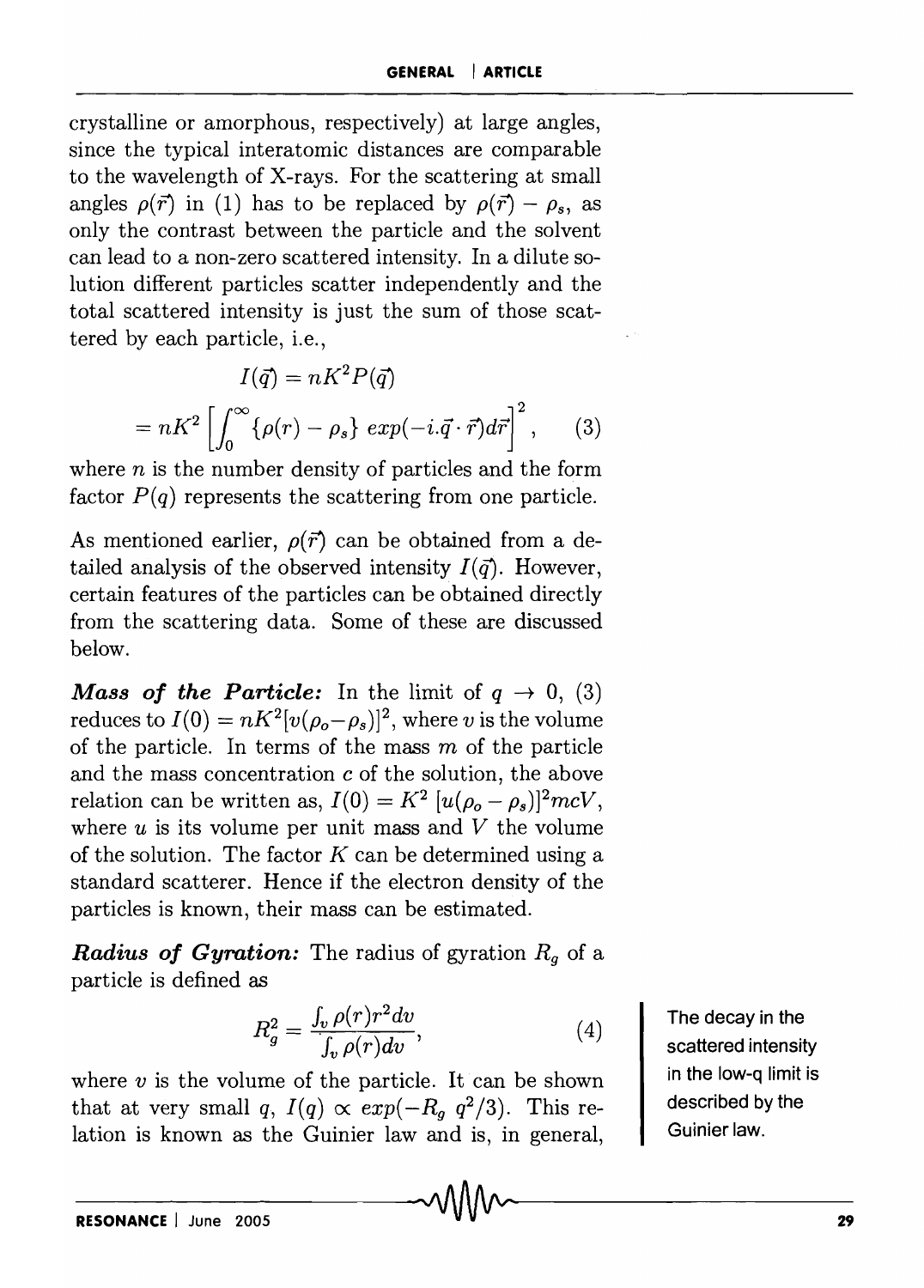Figure 2. Calculated scattered intensity from a sphere of20 nm radius (dotted line), a cylinderoflength 100 nm and radius 2 nm (dashed line), and from a disc of radius 100 nm and thickness 1 nm (solid line). Note the quadratic decay of log(l) at small q in all the three cases, as predicted by the Guinier law.



valid for  $q \ll R_q^{-1}$ .  $R_g$  can be related to the geometric parameters of the particle. For example, for a spherical particle of radius  $R, R_q^2 = (3/5)R^2$ . Therefore, by measuring the decay of  $I(q)$  at small q, the particle size can be estimated.

*Shapes of Particles:* For a spherical particle of radius  $R$ , the integral in  $(3)$  can be carried out analytically to give

$$
I(q) = K^2 [3(\rho_o - \rho_s) \{ \sin(qR) - qR \cos(qR) \}/(qR)^3]^2
$$
\n(5)

 $I(q)$  goes to zero at specific values of  $qR$ . For example, the first two zeros occur at  $qR = 4.49$  and 7.73 *(Figure*) 2). Therefore, from the minima in  $I(q)$  the radius of the sphere can be estimated.

Certain other shapes can also be deduced from the behaviour of  $I(q)$  at intermediate values of q. For example, for cylindrical particles it can be shown that  $I(q) \sim q^{-1}$ . in a range of q between  $q_1 \sim 1/L$  and  $q_2 \sim 1/R_c$ , where L and  $R_c$  are the length and radius of the cylinder, respectively. In the case of a long flexible cylinder,  $L$  has to be replaced by the persistence length  $L_p$ , which is the length scale over which the cylinder can be taken to be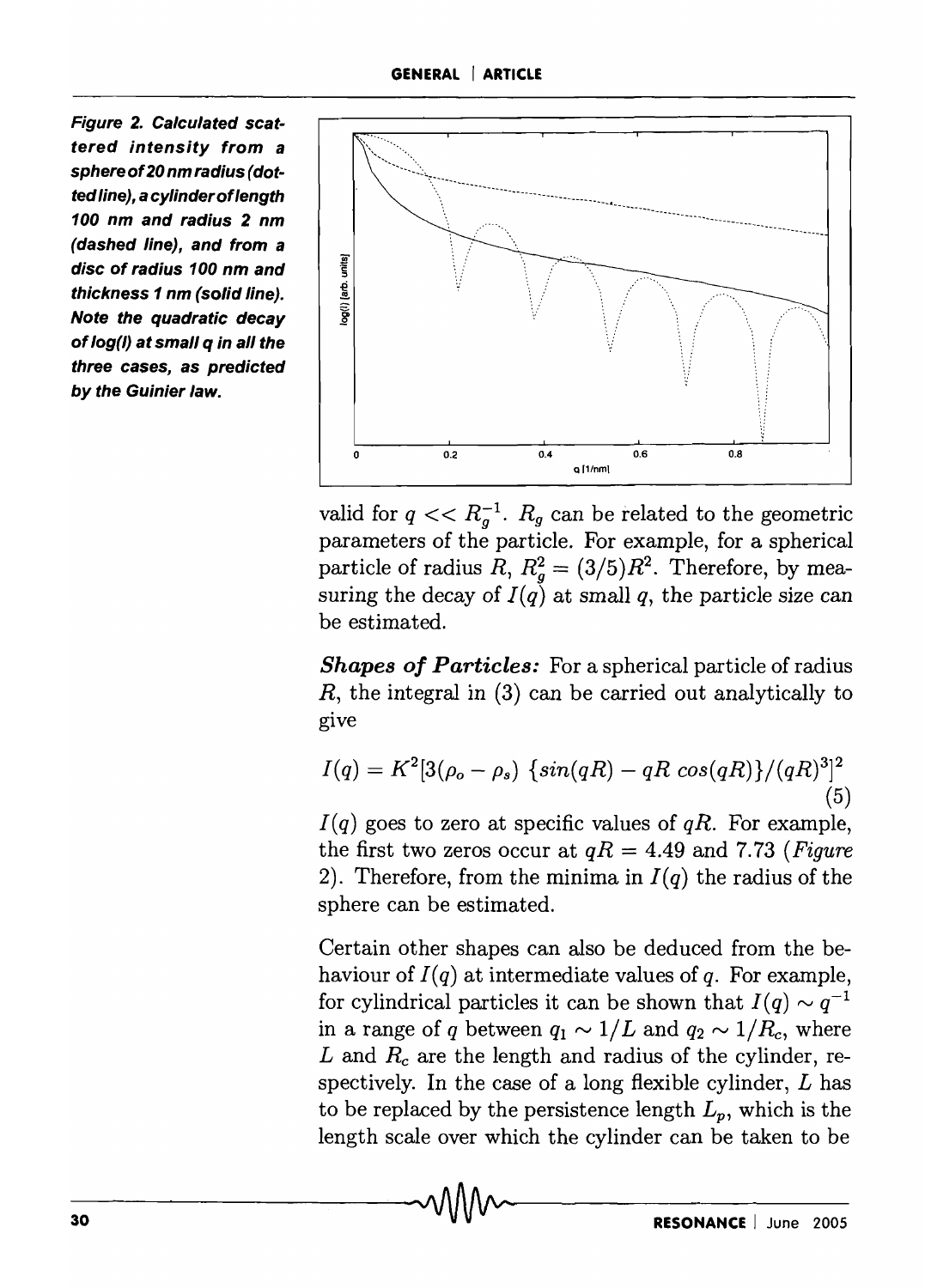a stiff rod. In the case of disc-like objects,  $I(q) \sim q^{-2}$ in a range between  $q_1 \sim 1/D$  and  $q_2 \sim 1/t$ , where D and *t* are the diameter and thickness of the disc, respectively. Again, in the case of a flexible sheet, D has to be replaced by the persistence length  $D_p$ , over which it can be taken as stiff. Thus from the limits of the qrange over which the characteristic variation of  $I(q)$  is observed, the geometric parameters of the particles can be estimated. The  $q^{-1}$  dependence of the intensity is unique to rods, whereas the  $q^{-2}$  dependence is also seen in some other systems, such as random coils. Therefore, some care has to be taken in using this procedure.

*The Sur/ace A rea:* In the high *q* limit of the small angle region,  $I(q) \sim (\rho_o - \rho_s)^2 sq^{-4}$ , where *s* is the surface area of a particle. This is known as the Porod law and holds good whenever the interface between the particle and the solvent is sharp. This expression has to be slightly modified when the variation of the electron density across the interface is smooth. This relation can also be used to determine the internal surface area of porous materials *(Figure 3).* 

The behaviour of the scattered intensity in the high-q limit is described by the Porod law.



Figure 3. Scattering from a porous material showing the  $q^{-4}$  dependence predicted by the Porod law.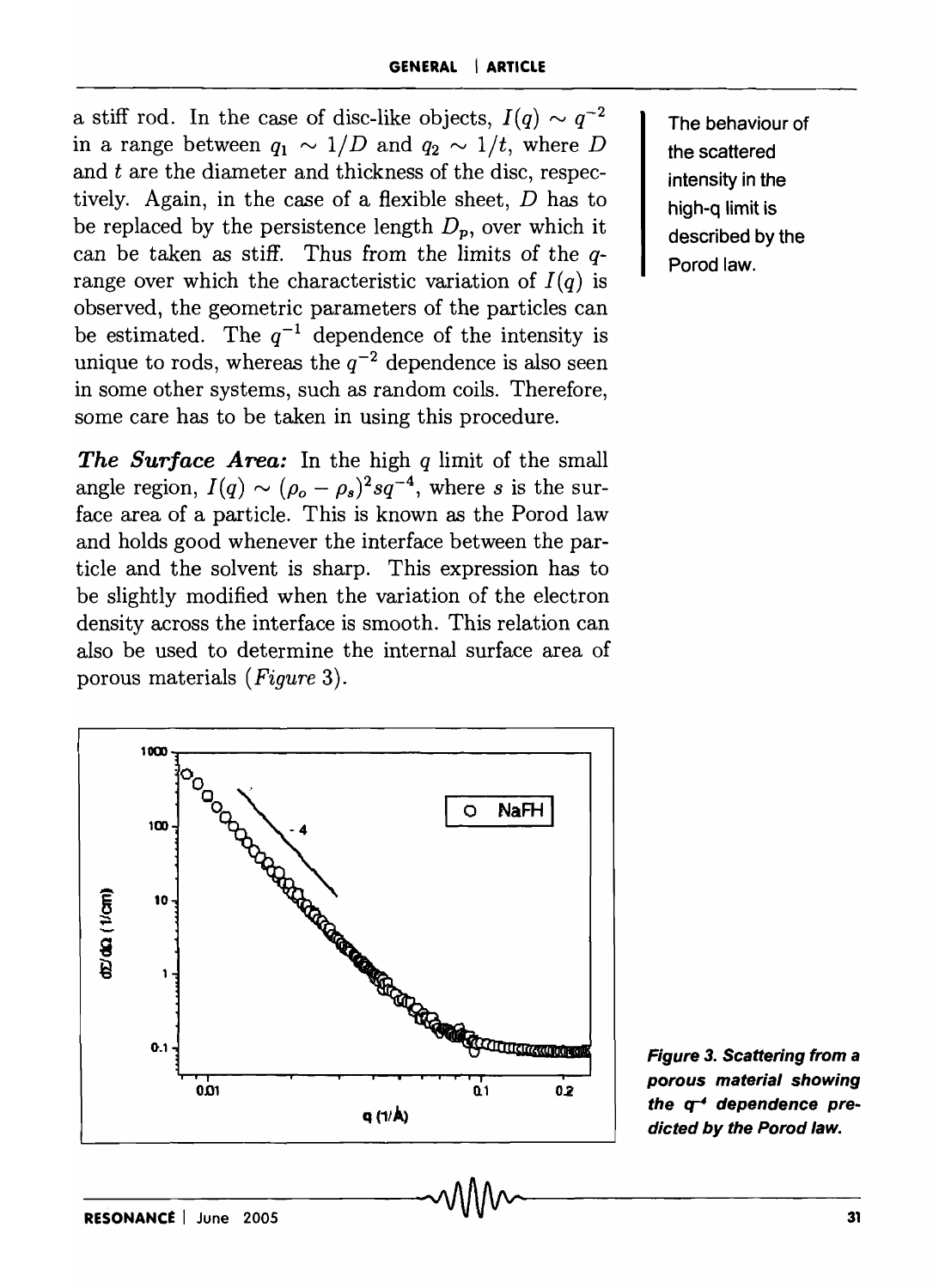The scattered intensity from a concentrated colloidal suspension can be expressed as the product of a form factor  $P(\vec{q})$  and a structure factor S( *q* ).

### Scattering at Higher Concentrations

The above discussion has been restricted to very low density of scattering particles, such that they could be treated as scattering independently with no interference between the waves scattered by different particles. However, at higher concentrations this approximation is not valid and the interparticle interference effects have to be taken into account. In such a situation the scattered intensity can be written as

$$
I(\vec{q}) = nK^2 S(\vec{q}) P(\vec{q}), \qquad (6)
$$

where the structure factor  $S(\vec{q})$  describes the interparticle interference,  $P(\vec{q})$  is the particle form factor mentioned earlier. In systems such as colloidal dispersions, where the size and shape of particles do not change with concentration,  $P(\vec{q})$  can be determined from very dilute solutions, and  $S(\vec{q})$  can be extracted from the scattering data at higher concentrations *(Figure 4).*  $S(\vec{q})$  is related to the pair correlation function  $q(\vec{r})$ , which gives the probability of finding a particle at a distance  $\vec{r}$  from another, by

$$
S(\vec{q}) = 1 + n \int_{V} g(\vec{r}) exp(-i\vec{q} \cdot \vec{r}) d\vec{r}, \qquad (7)
$$



Figure 4. Decomposition of the scattered intensity I(q) from a dispersion of charged spheres into a form factor P(q) and a structure factor S(q). The broad peaks in  $S(q)$  are from the liquid-like short-range order in the system.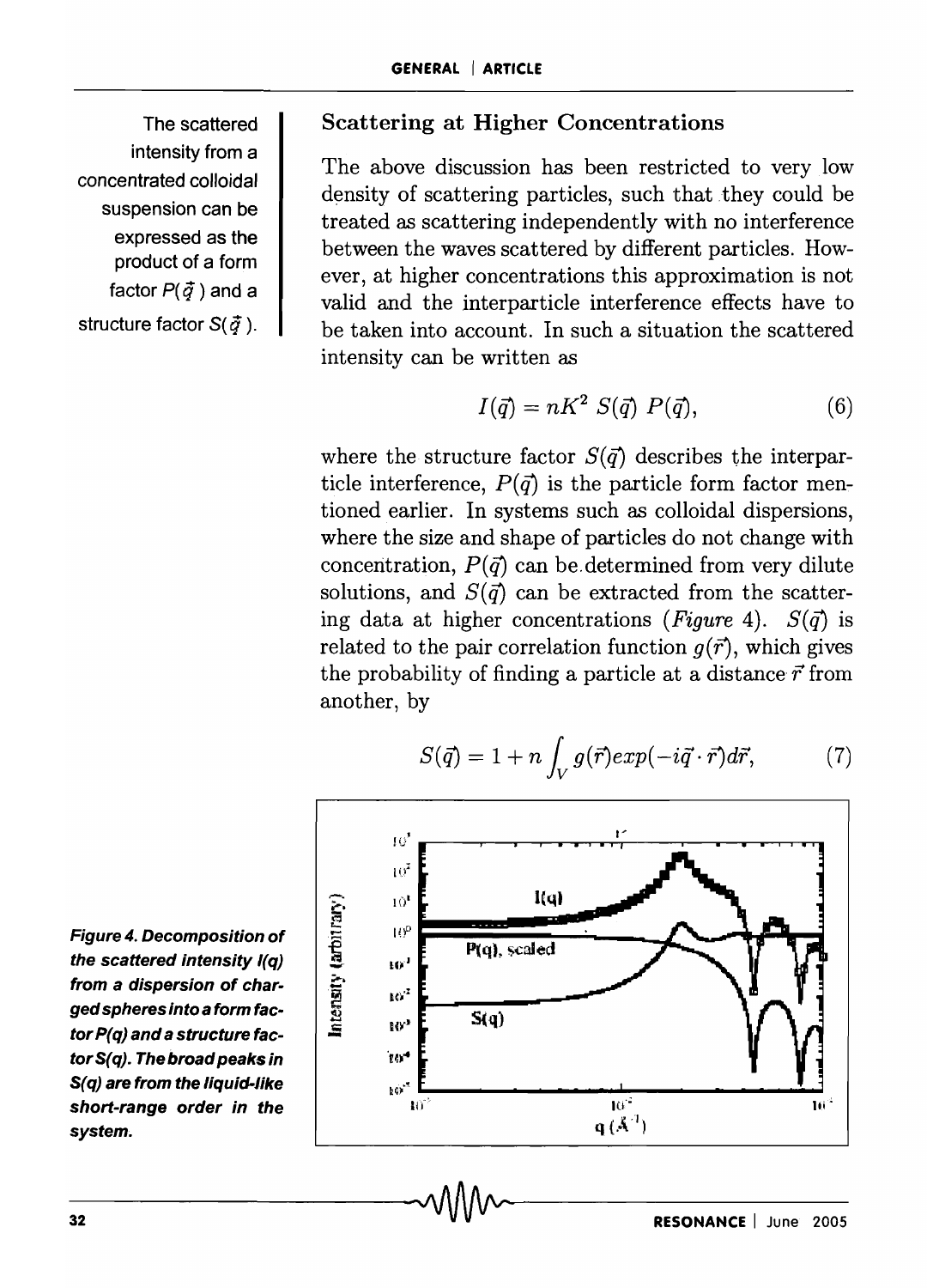where  $n$  is the number density of the particles and  $V$  the volume of the solution. All the structural information about the fluid is contained in *g(r),* and the interparticle interactions can, in principle, be deduced from it. In other systems, where the aggregate size depends on the concentration, it is often difficult to separate the intraparticle and interparticle interference effects unambiguously.

# Polydispersity

Another complication that arises in practice is from the fact that all particles are not of the same size. In the case of a dilute solution of such polydisperse particles, the scattered intensity is just the sum of those from the individual particles. As a result, many characteristic features of the particle form factor get smeared out *(Figure*  5), and it is very often difficult to distinguish between the scattering from a polydisperse distribution of particles of one shape and that from a monodisperse dispersion of another shape. For example, the same scattering curve can be fitted to polydisperse spheres as well as monodisperse ellipsoids. Under these circumstances additional information from other experimental techniques is required to remove the ambiguity.



Polydispersity smears out features in the scattered intensity characteristic of the shape of the particles.

Figure 5. Scattering from polydisperse spheres. Note the smearing of the features in the scattered intensity due to the polydispersity.